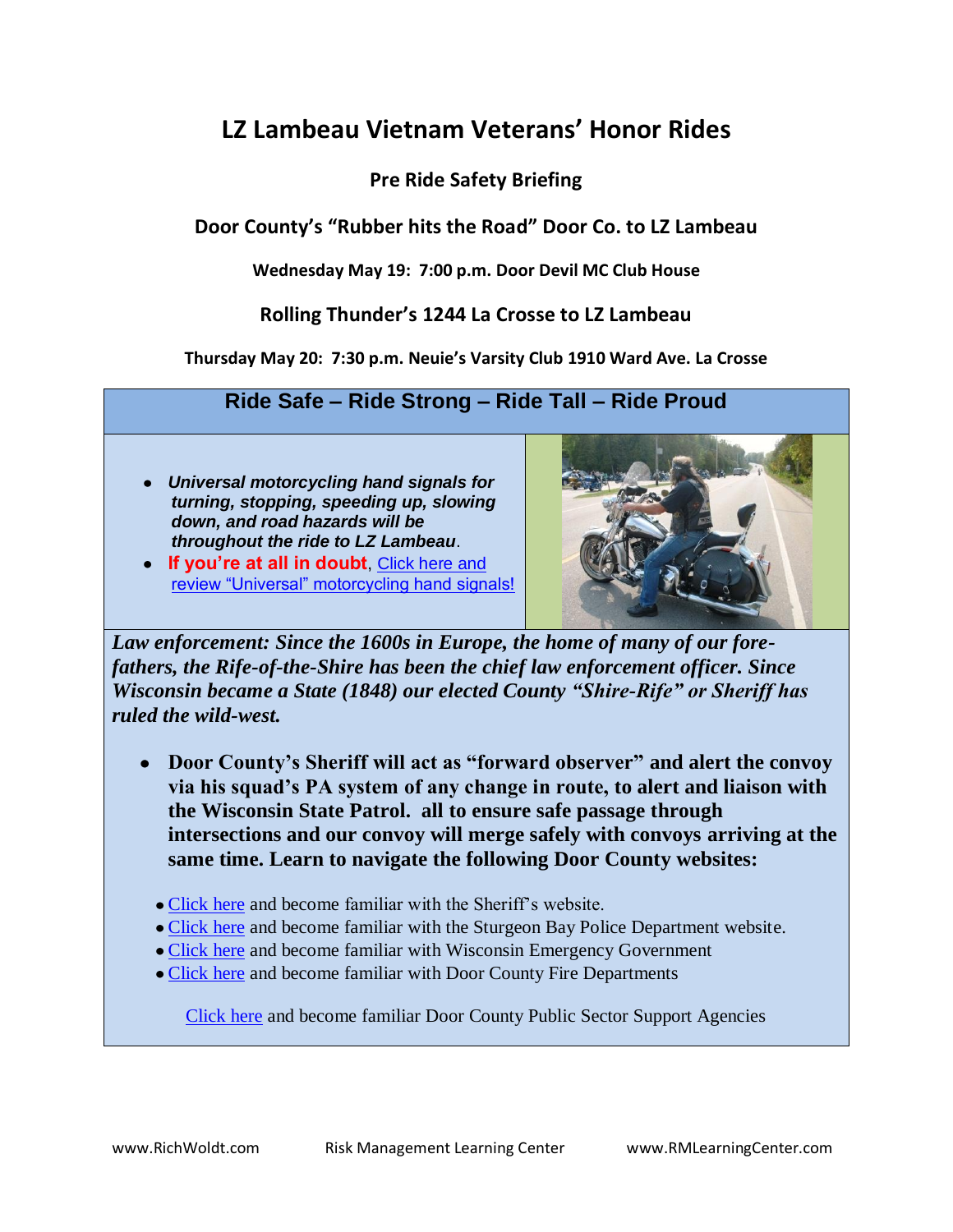

**Most bikers will be experience bikers who've ridden in formation. However, not all will have ridden in the past 20 years.** Therefore it's critically important for all riders to review DOT riding Rules and Regulations as well as current biker' hand signals. , [Click here and review](http://www.ridemyown.com/articles/safety/handsignals.shtml)  ["Universal" motorcycling hand signals!](http://www.ridemyown.com/articles/safety/handsignals.shtml)

#### **Many riders will be over 50, on medications, and possibly not in the same shape we were in while wading in the rivers of South Vietnam.**

At 65 I guarantee you I'm not in the same shape I was in 1965. Operation "Rubber-hits-the-Road" and Rolling Thunder's 1244 face many Risks and three "worst case scenarios." (1) A biker will be involved in a personal injury accident. (2) A biker will have a heart attack. (3) A biker will have a stroke.

## **Signs, Symptoms and Saddle Bag CIRT Kits**



*Print and carry the signs and symptoms for a heart attack or stroke as well as how to handle victims.* **[Click here](http://www.google.com/search?hl=en&source=hp&q=stroke+symptoms&aq=1&aqi=g10&aql=&oq=strok&gs_rfai=) to recognize and respond to a strokes and heart attacks.**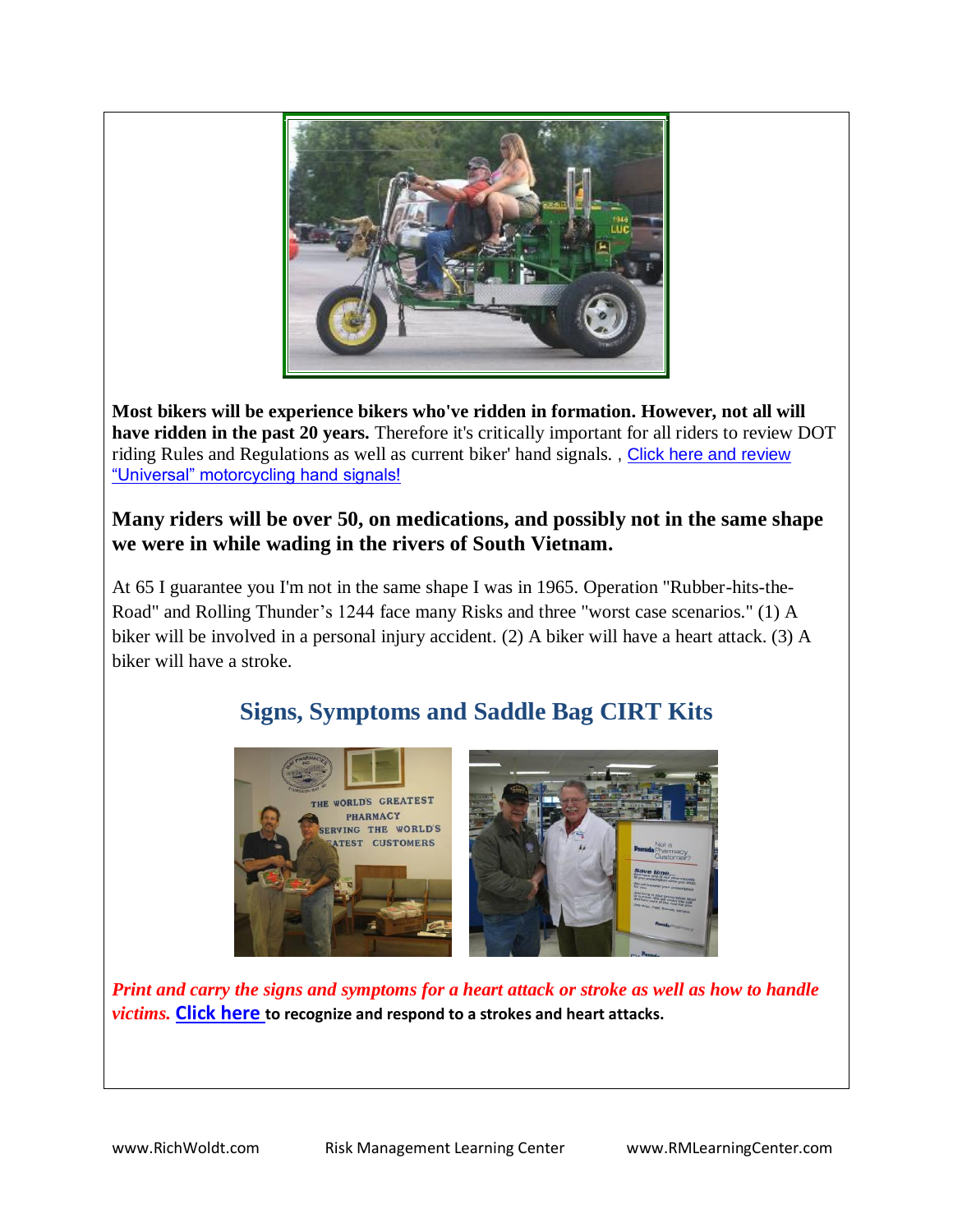## **Rider Check list – Operational Period #1**



*Operational period #1 is focused on live safety, communications, and interoperability with the public sector.*

- **Carry water and food for a three hour ride. R&R riders will carry McDonald's debit cards for food as well as to field test our mass evacuation tracking protocols. They'll also carry debit cards for fuel and pharmacy supplies.** *Riders/drivers are reminded to be familiar with fuel requirements for their vehicle as well as the location and opening procedures to access the fuel tank.*
- **Flashlight and extra batteries. R&R bikers will be equipped with red flashers for their windscreens.** *They're reminded to carry fresh batteries and unit chargers with operating instructions. Riders are also reminded to recharge their cell phones and carry chargers during the ride.*
- **First aid kit, hand sanitizer, gloves:** *Riders are reminded to use gloves provided when offering assistance to any victim whether they're bleeding or not!*
- **Whistle to signal for help.** *R&R riders will be equipped with whistles and instructed to use three short blasts to summon help and five as an all clear.*
- **Dust mask or cotton tee shirt, to help filter contaminated air and plastic sheeting with duck tape to shelter-in-place during a storm.** *Riders are encouraged to carry at least one old tee-shirt they can use as a rag or tear into strips.*
- **Moist towels, garbage bags and plastic ties for personal sanitation.** *R&R riders will carry a clear garbage bag to be used when collecting forensic evidence for police. They will be briefed on collection, protection, and preservation protocols, as well as how to maintain "chain-of-custody.*
- **Wrench, pliers, screw driver (hex and regular).** *Riders are reminded to carry both a 7/16" and ½" open end to remove the battery cables after an accident.*
- **State road and "ride road" maps. Riders should expect both road conditions and routes to change. Route changes will be signaled by three horn blasts from either the police escort or ride road-captain.** *We've driven the R&R route twice for timing and we've change the route once to avoid road construction. We'll double check everything 72 hours before the ride. No changes are anticipated.*
- **Sun screen, lip balm, helmet if you choose.** *R&R riders will be equipped with sun screen and sun glasses for eye protection during the ride. Use of both is at the discretion of the rider.*
- **12' long 14/2 wire with wire nuts and funnels.** *R&R chase cars will carry both for*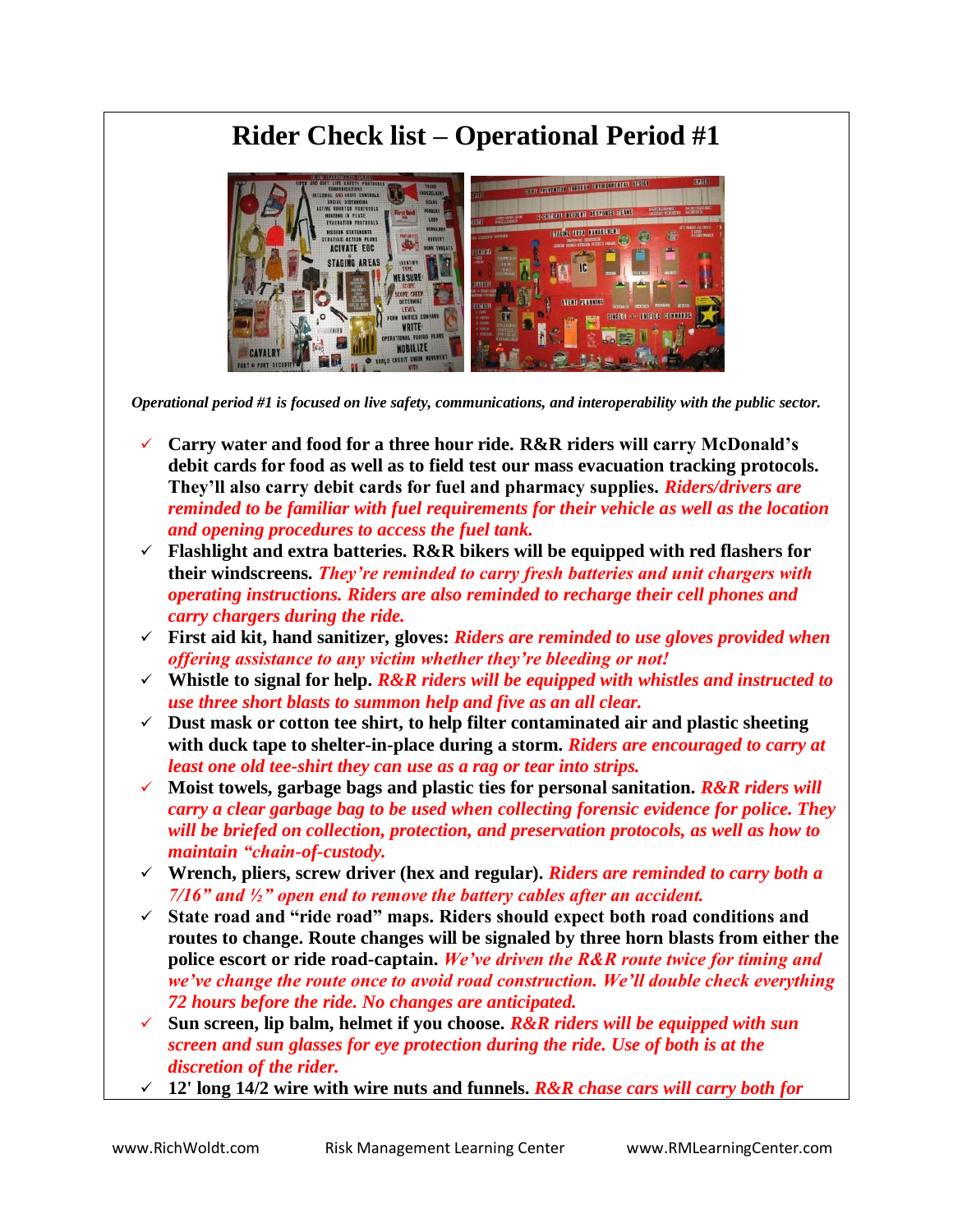*jumping and refueling bikes. Bikers are encouraged to carry both.*

**Answer roll-call and "Listen-up during all Road Captain briefings!**

**FYI: Wisconsin State Patrol has asked bikers to limit the size of bike flags to the standard flag that fits on your carrier. It's a safety consideration. They will be allowing larger flags on the ride between Appleton and Green Bay. Also. to get into Lambeau Field Saturday night: Due to the Christmas terrorist the security at Lambeau Field is now under Federal security access standards. That means NO chains, NO knives and even military issued can openers, NO chain belts, nothing that can be detached from your jacket and used as a weapon. You'll have one chance to secure it in your bike but you'll lose your place in line. Second time through it will be confiscated and NOT returned.** 

#### *Supply lines – We have your back covered!*

FYI: Our chase-car will have additional medical supplies on-board and there'll be a defibrillator close by, each honor guard biker will carry a first-aid kit, gloves, masks, sun glasses, sun screen, hand sanitizers, flash lights and batteries, one foot of 14/2 wire, aspirins, chocolate bars, rags, dog tags and medical records to include personal medical contacts and next-of-kin instructions.

Duck tape a sealed envelope with (at least 12 aspirins, band-aids, a list of critical medications you're taking to include dosage and frequency, and personal emergency contact information to include family and doctor phone numbers. [Click](../3_fold_Pdf_ICS_1st_Responder_Protocols_1-06_post.pdf) here to upload and carry our first responder protocols! Tape one copy of your personal contact information on the inside of your right removable saddle bag cover.



**Thanks to the Christmas terrorist…**

**…Security at LZ Lambeau will be 10X tighter than at the last football game.** *For example: Items remotely considered to be a weapon to include detachable chains, small knives and toenail clippers will NOT be allowed inside LZ Lambeau. Confiscated items will not be returned. If you have a concealed carry permit make sure you have it on your person and include that fact when you fill out the Roll Call.*

www.RichWoldt.com Risk Management Learning Center www.RMLearningCenter.com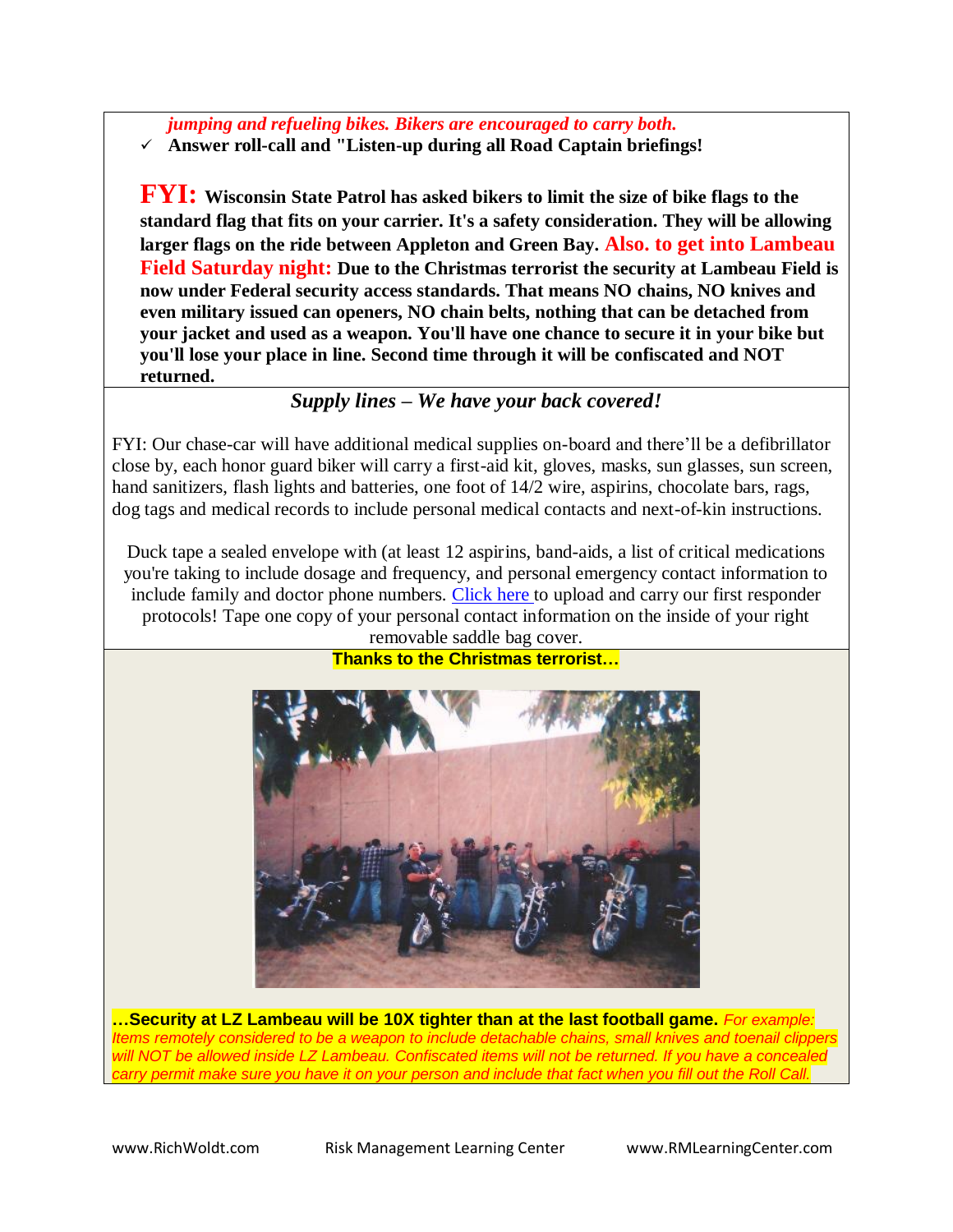## **Heads-up!**

*Study our route - understand our mission!*

*Color coded (Red for a STOP, Green for pause to pick up at staging areas)*



## "Rubber-hits-the-Road"

**FRIDAY, May 21:** Operation **The Contract of the Contract of the Contract of the Contract of the Contract of the Contract of the Contract of the Contract of the Contract of the Contract of the Contract of the Contract of t** 

**to La Crosse** Thursday to ride **Friday, May 21** with Rolling Thunder's 1244 across Wisconsin to LZ Lambeau. *(1244 represents the number of Wisconsin Vietnam vets killed in action (KIA), missing in action (MIA) or were prisoners of war (POWs).* **At 5:55 a.m. 5 bikers stationed at KIA' gravesites in Door County will conduct a prayer and flag service before heading to Northport Pier to escort Islander landing on shore to LZ Lambeau.**

*Highlights:*

**Deployment:** *Door County's 5 KIA riders will leave Northport Pier at 7:45 a.m. (Our 5 in Lacrosse will leave at 6:30 a.m. to arrive LZ Lambeau in first wave after 2 p.m.)*

**Sound Off:** *Our landing and "move-out" signal is 5 horn/siren blasts. Listen for the ferry leaving the Island, Landing at Northport, and for the Sheriff's siren when approaching and leaving staging areas, gravesites, and high schools. Everyone should review the staging area protocols for the area they plan to use.*

**Mapping and Tracking:** *Door County's 5 KIA bikers riding both with Rolling Thunder's 1244 escorting Door County to LZ Lambeau will be tracked via Google's mapping from King and as far away as the Lambeau Credit Union in Tobago West Indies. It's not real time but pictures taken after might be as good as live. Watch for five red lights riding in formation. I recommend you practice dragging and dropping the little man over the tear drops. Practice typing in your own address.* [Ride Map](http://maps.google.com/maps/ms?source=s_q&hl=en&geocode=&ie=UTF8&hq=www.pioneercu.org&hnear=&msa=0&msid=101301057216760129507.000484cab0030628e13dc&ll=43.909271,-91.079407&spn=0.223598,0.615921&z=11&iwloc=000484cb2c833eb160299)

**[Staging Area' protocols](../../index.htm#Staging Area Protocols) - (Staging [Area #2](../../index.htm#Staging Area 2) - [Area #3](../../index.htm#Staging Area 3) - [Area #4\)](../../index.htm#Staging Area 4)**

www.RichWoldt.com Risk Management Learning Center www.RMLearningCenter.com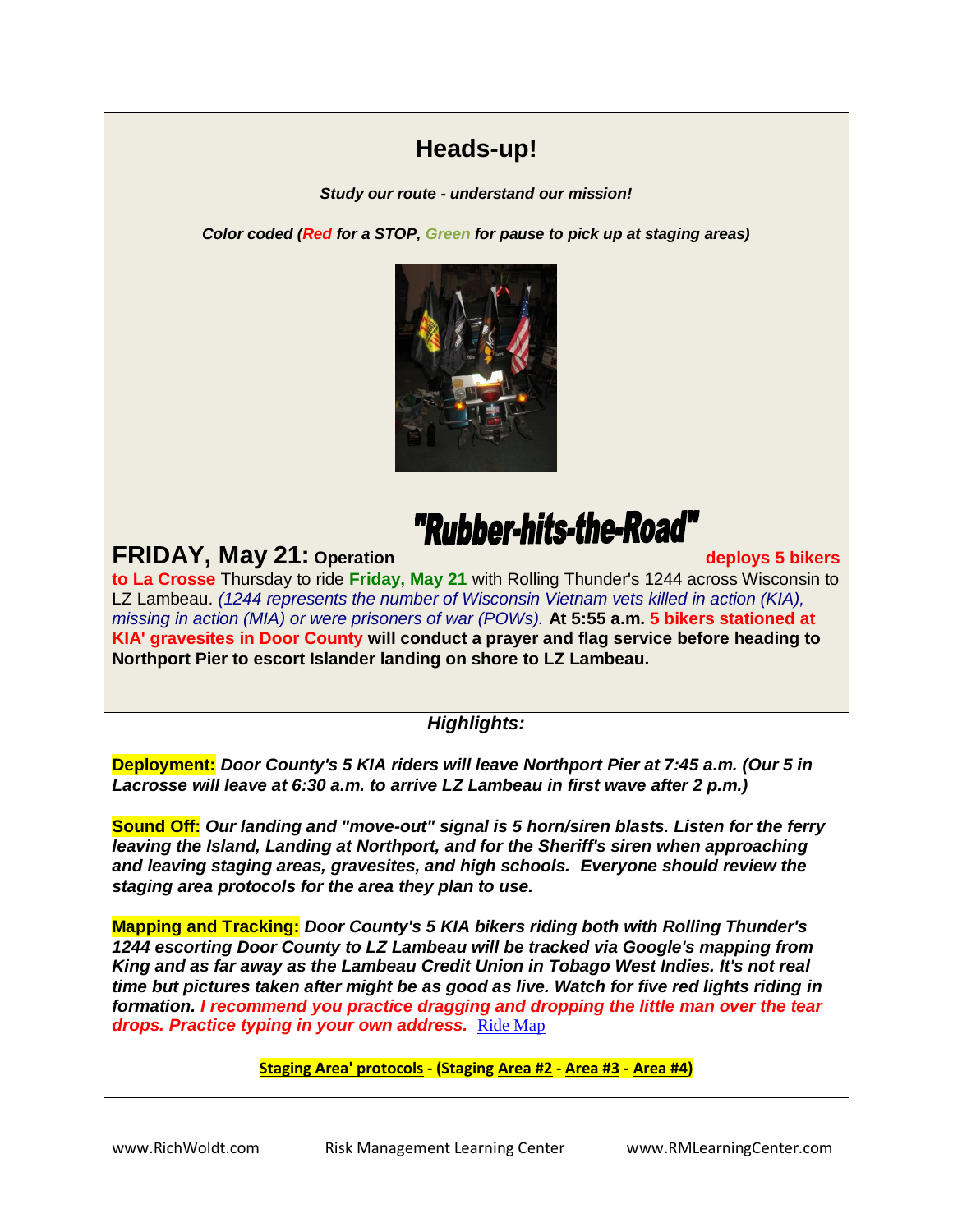**Friday, May 21 – Door County's** 5 KIA' bikers will **deploy from Northport Pier no later than 7:45 a.m.** followed by Islanders who've arrived on the 7:30 ferry. We'll move out to arrive at *Staging Area #2 at 7:55 a.m.* The Sheriff will sound his siren 5 times as the convoy approaches as a signal for bikers lined up in front of the Pioneer Store and residents pre-positioned north of the store to "Start their engines!" Bikers will fall-in behind bikers and residents behind residents as the convoy passes. [Click here](LZLambeauStagingAreaMgmtApril10.pdf) to review Staging Area protocols).



**We'll stop for 5 minutes at Bayside Cemetery Sturgeon Bay for rifle salute and sounding of taps before heading down 3rd Ave and up Michigan to our "Fallen Heros Memorial.** 

www.RichWoldt.com Risk Management Learning Center www.RMLearning Center.com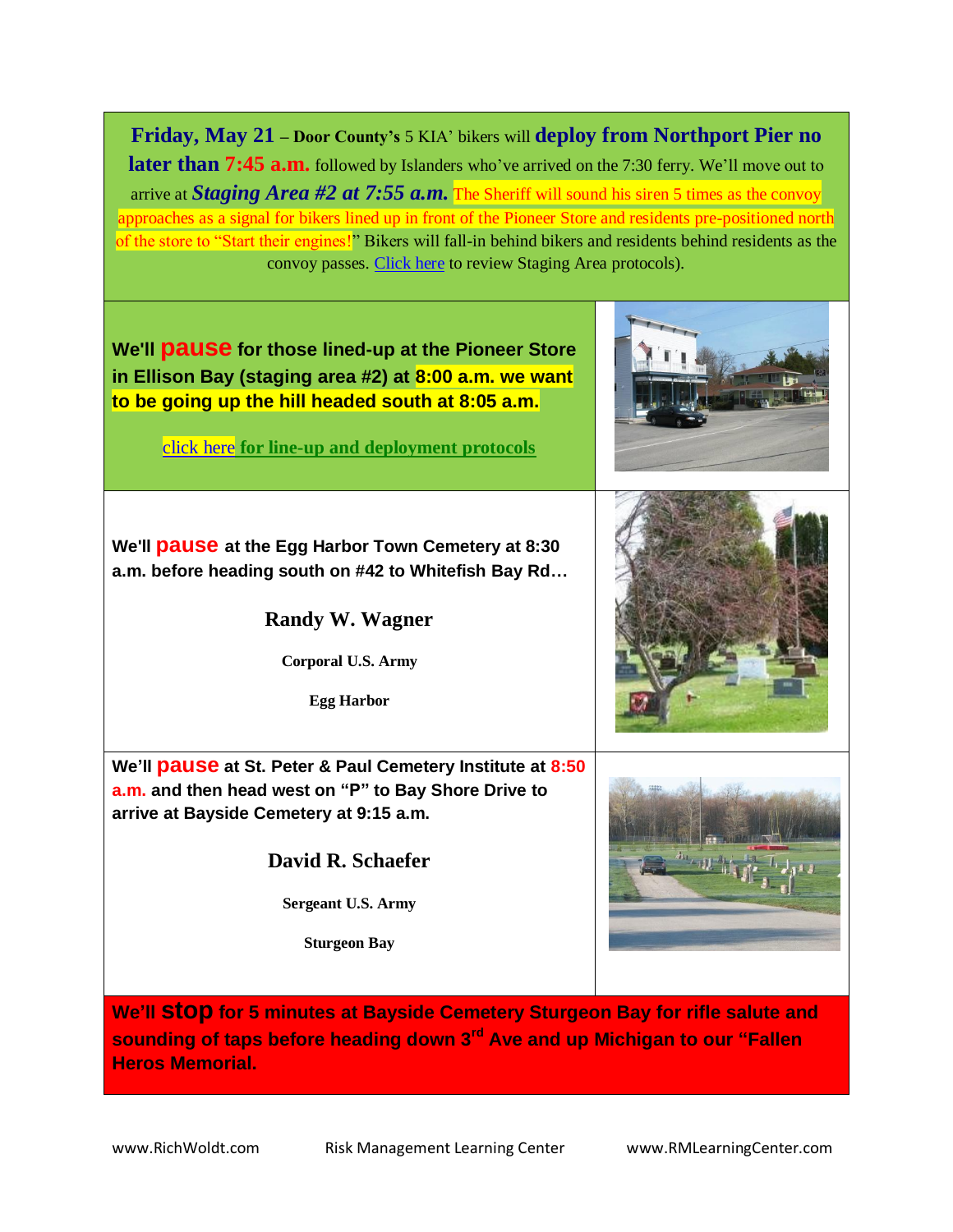| Dan L. Pfister<br>Sfc. U.S. Army - Medic<br><b>Sturgeon Bay,</b>                                                                                                                                                                                                                                                                                                                                                                                                                                                                                                  | <b>Philip M. Overbeck</b><br><b>1st Lieutenant US Army</b><br><b>Sturgeon Bay</b> |  |  |  |
|-------------------------------------------------------------------------------------------------------------------------------------------------------------------------------------------------------------------------------------------------------------------------------------------------------------------------------------------------------------------------------------------------------------------------------------------------------------------------------------------------------------------------------------------------------------------|-----------------------------------------------------------------------------------|--|--|--|
| We'll StOP at our Fallen Veterans Memorial at 9:45 for a<br>10:00 a.m. memorial service to include laying of a wreath,<br>reading of KIA names, and a bag-pipe "Amazing Grace"<br>salute. Our convoy will leave the Veterans' Memorial at<br>10:20, pass the Sturgeon Bay High School at 10:25 and                                                                                                                                                                                                                                                                |                                                                                   |  |  |  |
| and <b>pause</b> at the Pioneer Credit Union, 1449 Green Bay<br>Road (staging area #3), at <mark>10:30 a.m.</mark> so bikers, cars,<br>trucks, etc. can fall-in line. <mark>The sheriff will sound his siren</mark><br>5 times coming across the bridge as a signal for residents<br>to "Start their engines" and prepare to FALL-in!<br>click here for line-up and deployment protocols.                                                                                                                                                                         |                                                                                   |  |  |  |
| The convoy will leave the Pioneer Credit Union Sturgeon Bay at 10:35 a.m. to arrive at LZ<br>Lambeau in time to form a flag line for the 1244 arriving from La Crosse. Our five riding<br>with Rolling Thunder's 1244 will leave Timber Rattler Stadium in Appleton in the first wave of 311<br>bikes expected to arrive at LZ Lambeau STARTING AT 2:00 P.M <mark>Note:</mark> All ten Door County<br>memorial bikes will have three flags (U.S. on Right, LZ Lambeau on Left, and POW in the middle).<br>They'll also all have red flashers on their windshields |                                                                                   |  |  |  |
| Our target is to land in the parking lot behind<br>the Pioneer Credit Union (825 Morris Ave)<br>two clicks due south of LZ Lambeau before<br><b>High Noon! Once our feet are on the ground</b><br>our 5 KIA bikers will head out to meet up<br>with or form a flag line for our 5 bikers<br>arriving with Rolling Thunder's 1244. ETA at<br>LZLambeau is 2:00 p.m.                                                                                                                                                                                                |                                                                                   |  |  |  |

**Click here for landing instructions!**

www.RichWoldt.com Risk Management Learning Center www.RMLearning Center.com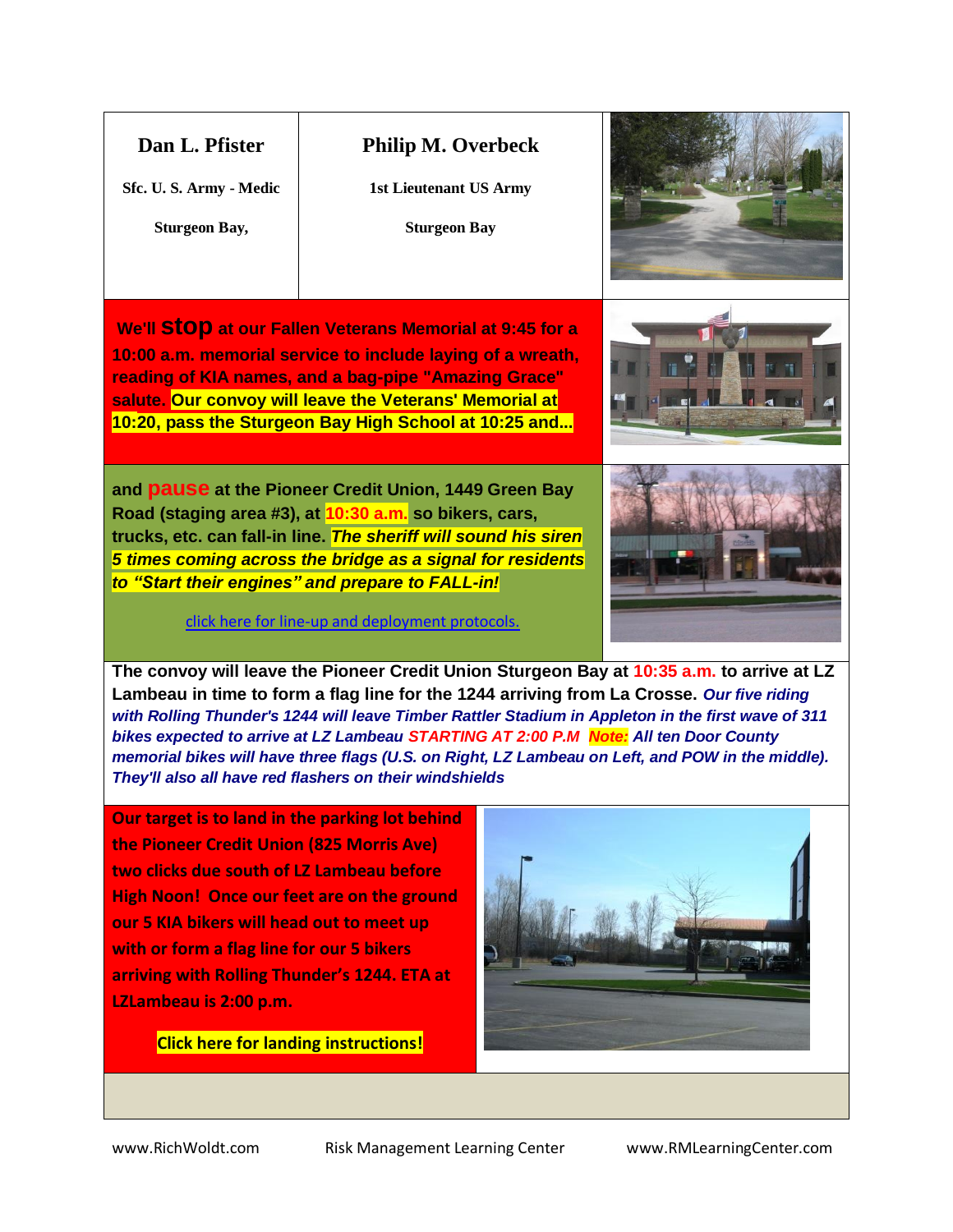Attention Door County High Schools: Programs at LZ Lambeau on Friday focus on education. Our "Ride for Five" will pass Gibraltar High School in Fish Creek at **approximately 8:30,** Sevastopol High School (corner of Hwy 57/P) at **8:50,** Sturgeon Bay High School at **10:25**, and Southern Door High School at **10:40 a.m. If we stay on schedule we should roll into LZ Lambeau before high noon.** 

| Esumated time-line if we pass southern Door at 10:40 a.m. |                 |  |  |  |
|-----------------------------------------------------------|-----------------|--|--|--|
| In <b>Brussels</b> at 10:46 a.m. passing through          | <b>Ride Map</b> |  |  |  |
| Passing through <b>Namur</b> at 10:50 a.m.                | <b>Ride Map</b> |  |  |  |
| passing through Hwy 57/D intersection at 10:52            |                 |  |  |  |
| a.m.                                                      | <b>Ride Map</b> |  |  |  |
| Going through Dykesville at 11:00 a.m.                    | <b>Ride Map</b> |  |  |  |
| Intersection with <b>new Hwy 57</b> at 11:05 15 miles     |                 |  |  |  |
| from Green Bay                                            | <b>Ride Map</b> |  |  |  |
| Going past the Red Rocket Shell Station at                |                 |  |  |  |
| $11:10$ a.m.                                              | <b>Ride Map</b> |  |  |  |
| At the Hwy 54 intersection at 11:15 a.m.                  | <b>Ride Map</b> |  |  |  |
| Going over the Tower Bridge at 11:20 to be at             | <b>Ride Map</b> |  |  |  |
| Lumbardie Ave. exit at 11:30 a.m. and                     | <b>Ride Map</b> |  |  |  |
| Darkad at Staging Aras #1. The Bigg                       |                 |  |  |  |

#### **Estimated time-line if we pass Southern Door at 10:40 a.m.**

**Parked at Staging Area #4: The Pioneer Credit Union parking lot 828 Morris Ave. Green Bay at 11:45 a.m. that's 1 hours 15 minutes before the first wave (311 bikes) of 1244 is expected to leave Timber Rattler Stadium and approximately 2 hours 15 minutes before our 5 KIA bikes are expected to land at LZ Lambeau with the first wave! NOTE: I'll post pictures of all 10 Door County honor guard rides and bikes Thursday morning. Each rider will be equipped with a red flasher on their windshield and three flags (U.S. on right, POW in middle, LZ Lambeau on left) of their back carriers.** 

# Heads UP!

We'll take pictures of all 10 bikers and bikes when they deploy and post them front and center at [www.DoorCountyVeterans.com](http://www.doorcountyveterans.com/)